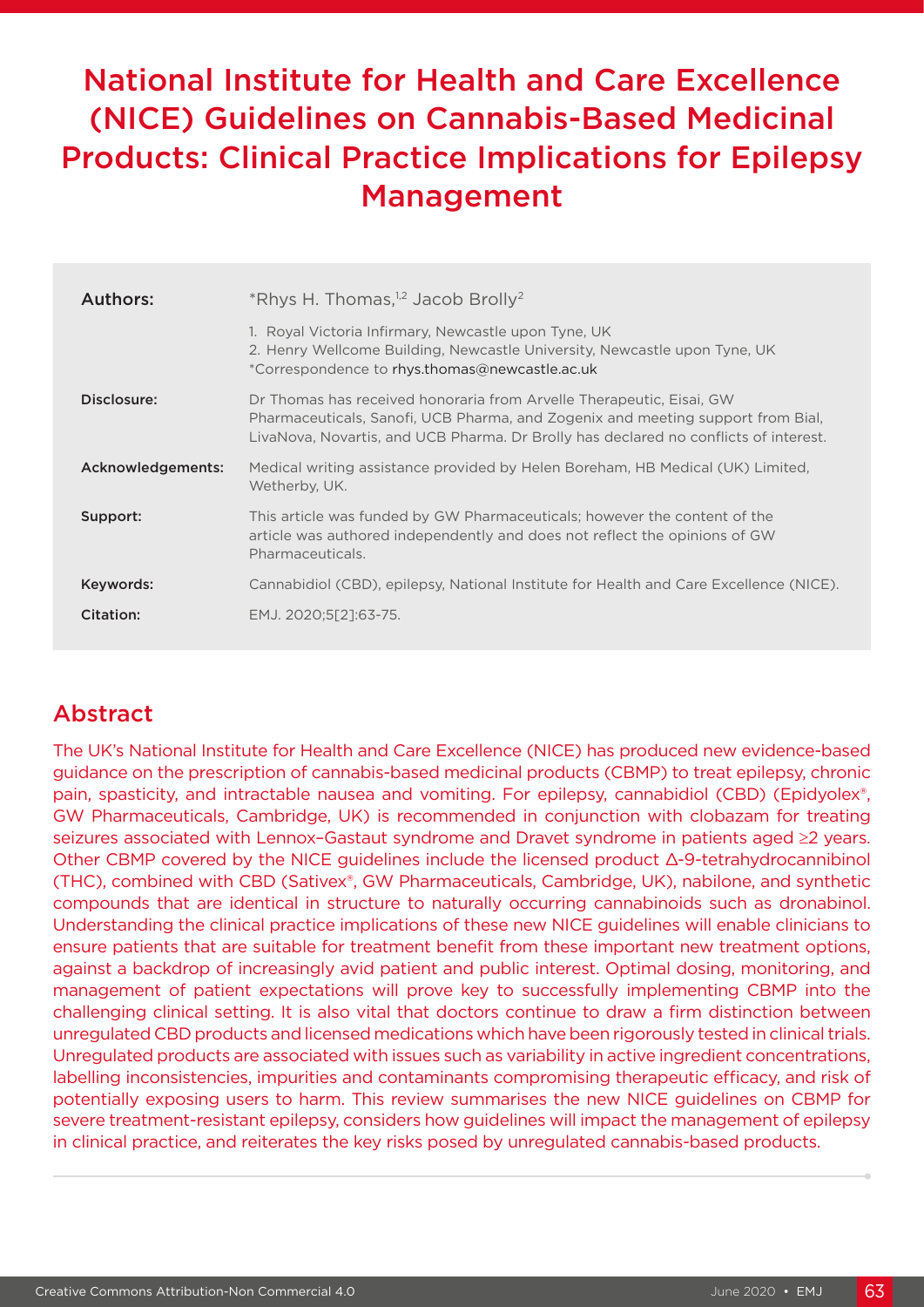#### INTRODUCTION

The 'treatment gap' for people with epilepsy is a global health emergency; this is the number of people who need epilepsy treatment but are not in receipt of it, often because they live in a developing economy. However, treatment gaps are seen frequently, such as in the difference between those who take medication and those that receive the maximum benefit from it. The traditional model of epilepsy drug design, which includes both unanticipated and targeted discovery, has not made a meaningful impact on the proportion of people in Europe who are seizure free as almost 40% continue to have seizures.<sup>1</sup> The epidemiological burden of treatment-resistant epilepsies should not be underestimated; collectively what is rare can be common. Indeed, Lennox–Gastaut syndrome (LGS), described as 'wickedly common', is thought to represent around 4% of paediatric epilepsies overall, but may account for as many as 1 in 10 cases presenting before the age of 5 years.2,3 LGS presents with multiple seizure types and various medications are required in an attempt to gain control of the disease. $3$ Dravet syndrome is also very common,<sup>2</sup> and of every 500 children with epilepsy, it is estimated that two or three will have the syndrome.<sup>4</sup> Therefore, a growing desire from patients and clinicians has arisen for a more innovative approach in the search for therapeutics. This drive has led research into implantable neurostimulators, refined surgical procedures, dietary manipulation, and novel sources for medications.

The surge of interest in cannabis-based medicinal products (CBMP) is unmatched by any other antiepileptic medication, and consequently, patient advocacy groups have been involved from the very start. The preclinical data needed before commencing randomised controlled trials was performed in parallel with many anecdotal reports from parents who had been administering a variety of cannabis products to their children, reporting some benefits. This level of community engagement brings with it much frustration for parents as all new medications come at a research and design cost, and Epidyolex<sup>®</sup> (GW Pharmaceuticals, Cambridge, UK) is no exception. Epidyolex (Epidiolex US) is a highly

purified liquid containing cannabidiol (CBD) derived from the cannabis plant.<sup>5</sup> Prudent prescribing will ensure that certain patients are excluded from receiving CBMP, leaving some parents and their clinicians feeling aggrieved. In the UK, the policy is changing rapidly, and prescribing guidelines are evolving to keep up with this shifting landscape. Discussed here are the guidelines and regulatory framework behind currently available CBMP.

#### NICE GUIDANCE ON CANNABIS-BASED MEDICINAL PRODUCTS: FOCUS ON EPILEPSY

The National Institute for Health and Care Excellence (NICE) has recently turned 21 years old and continues to be a commendable yet often criticised fixture of the UK healthcare landscape. NICE comes under the auspices of the Department of Health and Social Care (DHSC) and covers the National Health Service (NHS) in England and Wales, but not Scotland. NICE publishes guidelines on health technology and clinical practice and its role in the NHS is characterised by the need for its recommendations to be economically viable, with a focus on the quality-adjusted life year (QALY). A QALY is calculated as the change in utility value induced by the treatment multiplied by the duration of the treatment effect.<sup>6</sup> If an intervention provided perfect health for 1 additional year, it would produce one QALY.<sup>6</sup> NICE would only recommend an intervention if the incremental cost-effectiveness ratio was <£20,000 (€22,700) per QALY. Nonetheless, NICE is respected internationally for its robust recommendations that often pass the test of time.<sup>6</sup>

Recognising the need to help physicians navigate the emerging field of CBMP, NICE has recently produced new guidelines covering the use of these medications in four key indications: intractable nausea and vomiting, chronic pain, spasticity, and severe treatment-resistant epilepsy.7 This guidance is aimed at healthcare professionals, as well as individuals taking CBMP, their families, and carers.7

At the start of 2020, Epidyolex was only available to a very limited number of patients in the UK on a named patient basis or as part of a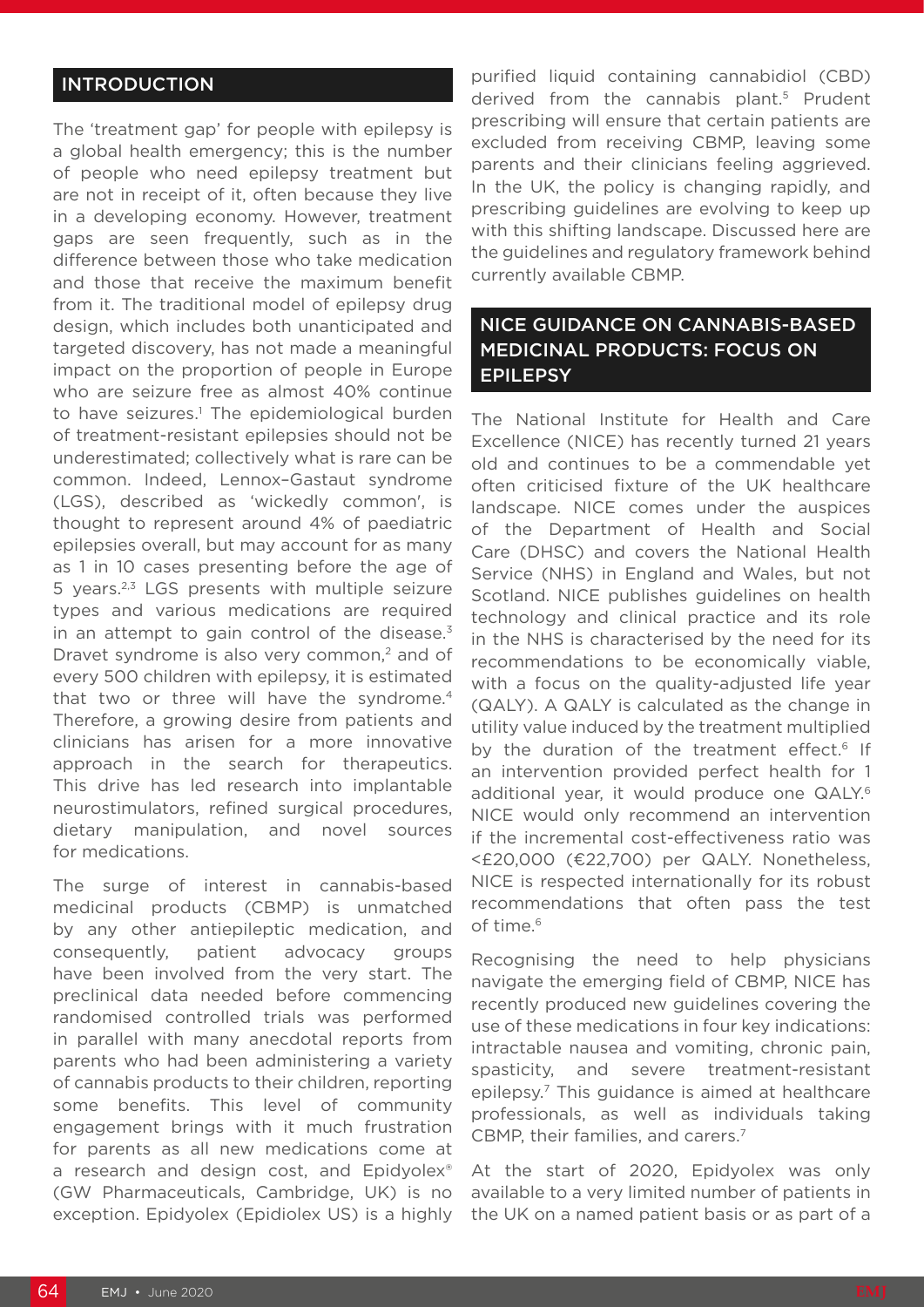clinical trial; however, Epidyolex is now licensed for use in two rare, early-onset forms of epilepsy (LGS and Dravet syndrome).5

In developing the guidance on CBMP use in epilepsy, NICE reviewed evidence from four randomised controlled trials and 11 observational studies.8-22 Their recommendation was that Epidyolex could only be prescribed in conjunction with the long-acting benzodiazepine clobazam, as it appears more efficacious when the two drugs are coprescribed. In LGS and Dravet syndrome, double-blind, randomised controlled trials with Epidyolex were carried out on a background of standard antiepileptic medication, most commonly clobazam (in approximately 60% of patients with Dravet syndrome and 50% of those with LGS) and valproate. It produced a significantly greater median monthly decrease in seizure frequency versus placebo, with significantly more patients achieving a >50% reduction in convulsive or drop seizures.<sup>9-12</sup>

To clearly define the efficacy of Epidyolex, NICE have extrapolated, post hoc, from trials that were not designed to answer the clinical question: does Epidyolex have to be prescribed with clobazam? This leaves clinicians in a conundrum; there is a paucity of high-quality evidence and yet we must navigate a clinically acceptable, evidence-based course. Questions from clinicians include: how much clobazam to prescribe and how often, when to change a patient from clonazepam to clobazam, what to do for patients who rely on clobazam being used sparingly as a rescue medication, what to advise for patients who have tried clobazam previously but experienced behavioural sideeffects or intolerable sedation, does previous response to clobazam predict their sensitivity to Epidyolex, and if the clobazam is intolerable does Epidyolex prescription need to cease, and if so, how quickly? These questions could be addressed by well-coordinated openlabel registries. A recent systematic review and meta-analysis looked at the link between CBD efficacy and clobazam status and found a significant boost in seizure response versus placebo when CBD was added to patients' concomitant clobazam regimen. Rates of ≥50% seizure reduction were at 53% in 'clobazamon' patients with LGS or Dravet treated with CBD compared to 28% in the placebo group

(p<0.001). Comparative responses in the 'clobazam-off' arm were 29% for CBD versus 16% for placebo (p=0.015).<sup>23</sup>

Prescribing clinicians also need to be aware of potential drug interactions mediated via the cytochrome p450 system, the most clinically relevant of which are clobazam and valproate.5,24-26 CBD potentiates clobazam by increasing levels of its active metabolite N-desmethylclobazam and concomitant use may increase the incidence of transaminase elevations and clobazam side-effects.5,26 This may require down-titration of the clobazam dose or a move to liquid clobazam.5,26 Raised aspartate aminotransferase and alanine aminotransferase levels also commonly occur in conjunction with valproate use and may necessitate dose adjustments, or in rare cases, drug cessation.5,24 Routine monitoring of liver function tests is recommended for all patients prescribed Epidyolex at 1-, 3-, and 6-month intervals and periodically thereafter.<sup>5</sup> Dosing of Epidyolex is weight-based and because of the liquid formulation small changes in dosing can be made, effectively personalising the dose for the patient. A standard starting dose may be 5 mg/kg/day for 1 week which may then increase to a maintenance dose based on response and tolerability.<sup>5</sup>

Currently, NICE recommends Epidyolex as an option for treating seizures associated with LGS or Dravet syndrome in patients aged ≥2 years.8,27,28 The frequency of drop/convulsive seizures must be monitored biannually and if not reduced by at least 30% compared to the 6-month period prior to starting treatment, then CBD should be discontinued.8,27,28 This guidance is summarised in Figure 1.<sup>29</sup>

NICE emphasise that these recommendations should not impact NHS-initiated treatment of CBD with clobazam that began before November 2019, which they advise can continue until it is deemed appropriate to stop.<sup>30</sup> Although not yet supported by NICE, the British Paediatric Neurology Association (BPNA) also believes there is anecdotal, weaker evidence (from open-label, uncontrolled studies) suggesting a possible benefit of expanding Epidyolex prescribing to other intractable epilepsies in children and young people.<sup>24</sup> Prescribing with a broader licence in other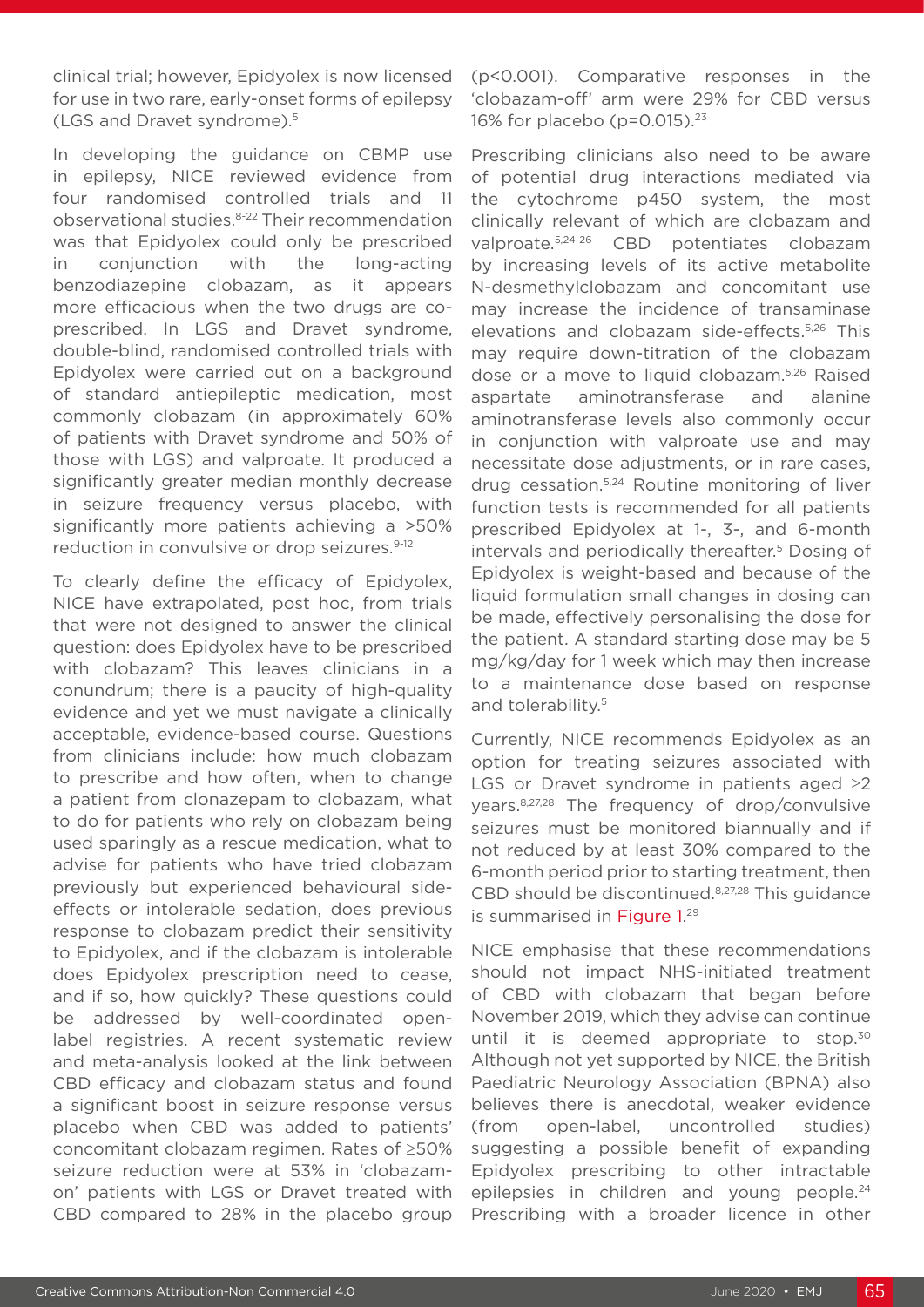licensing territories should create a wealth of 'real-world data', enabling understanding of whether restrictive prescribing remains the best rationale. Therefore, carefully observing the experience of colleagues in North America will prove beneficial as they have had longer access to Epidyolex and conducted more open-label studies.31-34

### WHY DOES NICE MATTER?

NICE plays an important role in standardising clinical practice and promoting value for money in the UK health system. This is relevant because there are remarkable health inequalities across

the UK, as demonstrated by variances in epilepsy prevalence and premature mortality; there should not be additional postcode inequalities contributing to this in terms of available therapy.35,36 However, the division of England into autonomous clinical commissioning groups has created a secondary tier of rationing that may prevent clinicians from prescribing certain licensed drugs to patients.

The NICE clinical guidelines programme represents an important collaboration with the medical profession and thereby increases the likelihood of the ensuing recommendations being adopted;<sup>37</sup> however, NICE guidance has some potential drawbacks.



#### Figure 1: Changes to NICE epilepsy guidance for Lennox-Gastaut syndrome and Dravet syndrome. 8,27-29

Steps shown on the blue background (left) represent existing guidance on current management of epilepsy. Steps on the pink background (right) represent new guidance on use of cannabis-based medicinal products in epilepsy treatment.

\* Epidyolex remains the only recommended product by the National Institute for Health and Care Excellence (NICE) in the UK.

†Avoid valproate in women who may become pregnant during the treatment course.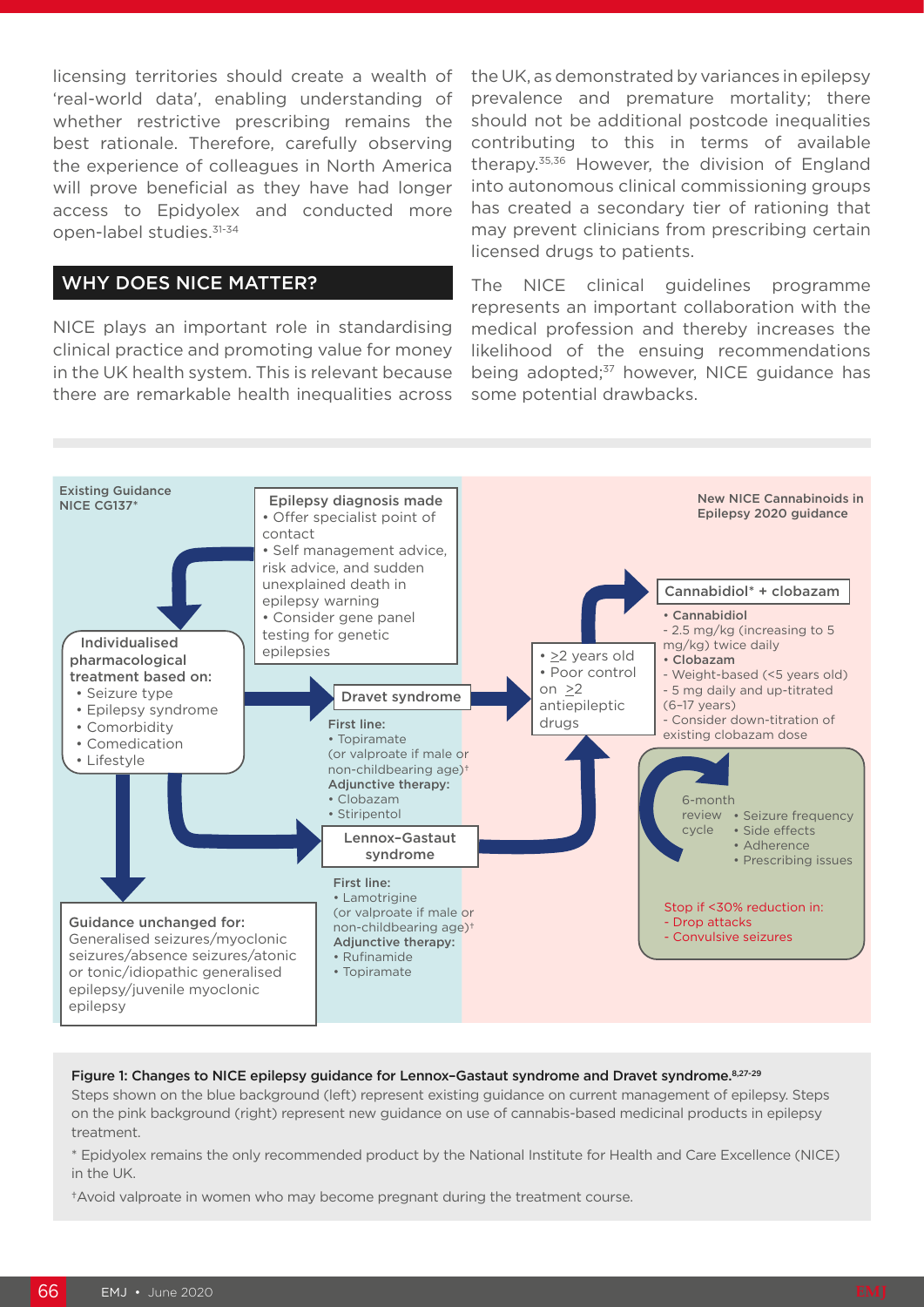One of the key principles of NICE is to ensure care is provided based on the best available evidence and, therefore, the quality and availability of existing evidence is pivotal. As the evidence evolves and new data accumulate, guidelines can rapidly become outdated and the process of updating them is both costly and time-consuming. Whilst guidelines are revised, plenty of innovation can occur in the interim. Furthermore, guidelines may act as a barrier to innovation, or discourage transformation of practices and demonstrations of excellence, and clinicians may also question whether guidelines really matter. Although the NICE epilepsy guidelines were not supportive of early use of levetiracetam, it has since gone on to become a blockbuster antiepileptic drug (AED) in the UK, accounting for >2 million prescriptions in 2019 (January–December).38 The structured process of evidence synthesis behind high-profile guidelines can identify significant evidence gaps and therefore be a springboard for innovation.

It is clear that evidence-based medicine can and does have a meaningful impact on prescribing behaviour. Analysis of 13.3 million patient-years of primary care records revealed changing trends, firstly in AED prescription over the last decade, with a shift from carbamazepine and phenytoin, towards lamotrigine and levetiracetam.

This change reflects published clinical data and an ever-expanding evidence base of AED efficacy, tolerability, and safety.<sup>39</sup> It remains to be seen if this new NICE guidance on CBMP will exert a similar effect but it nevertheless fulfils the important role of putting the available evidence into context and addressing the increased interest from patients, the general population, and healthcare professionals alike (Figure 2).

Guidelines can prove particularly valuable when a drug is new to a clinician. Despite the obvious 'hype' surrounding medicinal use of cannabis and cannabis extracts for people with epilepsy, individual clinician experience may still be limited. A recent cross-sectional survey of physicians treating children or adolescents with epilepsy across eight European countries showed that, although most doctors received requests for CBD on a regular basis, individual opinions about the optimal use of CBMP to treat epilepsy were diverse and disparate.40

### EXPLORING THE IMPACT ON CLINICAL **PRACTICE**

NICE endorsement of CBMP for select patients with epilepsy is an important step forward and a helpful guideline for clinicians because of its scale of unregulated use. Already, the UK has an estimated 1.3 million regular CBD users, with 70% of these consumers pursuing formulations such as tinctures/oils or capsules in the quest for higher therapeutic doses of CBD.<sup>41</sup> In the rationale for the guideline development, the NICE committee admitted that, despite the limited and low-quality evidence on the effectiveness of CBMP in epilepsy, they were spurred into action by "cases highlighted by stakeholders that individual patients have reported having fewer seizures with these medicines when other treatments have not fully controlled the seizures."8

The new NICE guidance stipulates that the initial prescription of CBMP must be made by a specialist medical practitioner with a special interest in the condition being treated. The responsibility for prescribing and pharmacovigilance will then remain with this clinician for the duration of treatment. This makes transition agreements from paediatric to adult neurology even more crucial. The importance of the status of the prescriber is echoed by the Chief Medical Officer, in guidelines produced by the Royal College of General Practitioners (RCGP), the BPNA, and the Royal College of Physicians (RCP).<sup>24,42,43</sup> The British Medical Association (BMA) has also produced a policy and research statement outlining the background to, and likely changes stemming from, increased prescribing of CBMP.<sup>44</sup> Although issued as a prelude to the NICE guidance, the advice to prescribers from these collective professional bodies is in broad alignment, with emphasis on specialist prescription only for the small number of patients with an unmet medical need.

The licensing process in England differs from that of Scotland, but specialists everywhere are frustrated at being cast unwittingly as gatekeepers for this new drug. Even when the absolute block to prescribing may be at a licensing level, specialist clinicians may feel pressured to prescribe.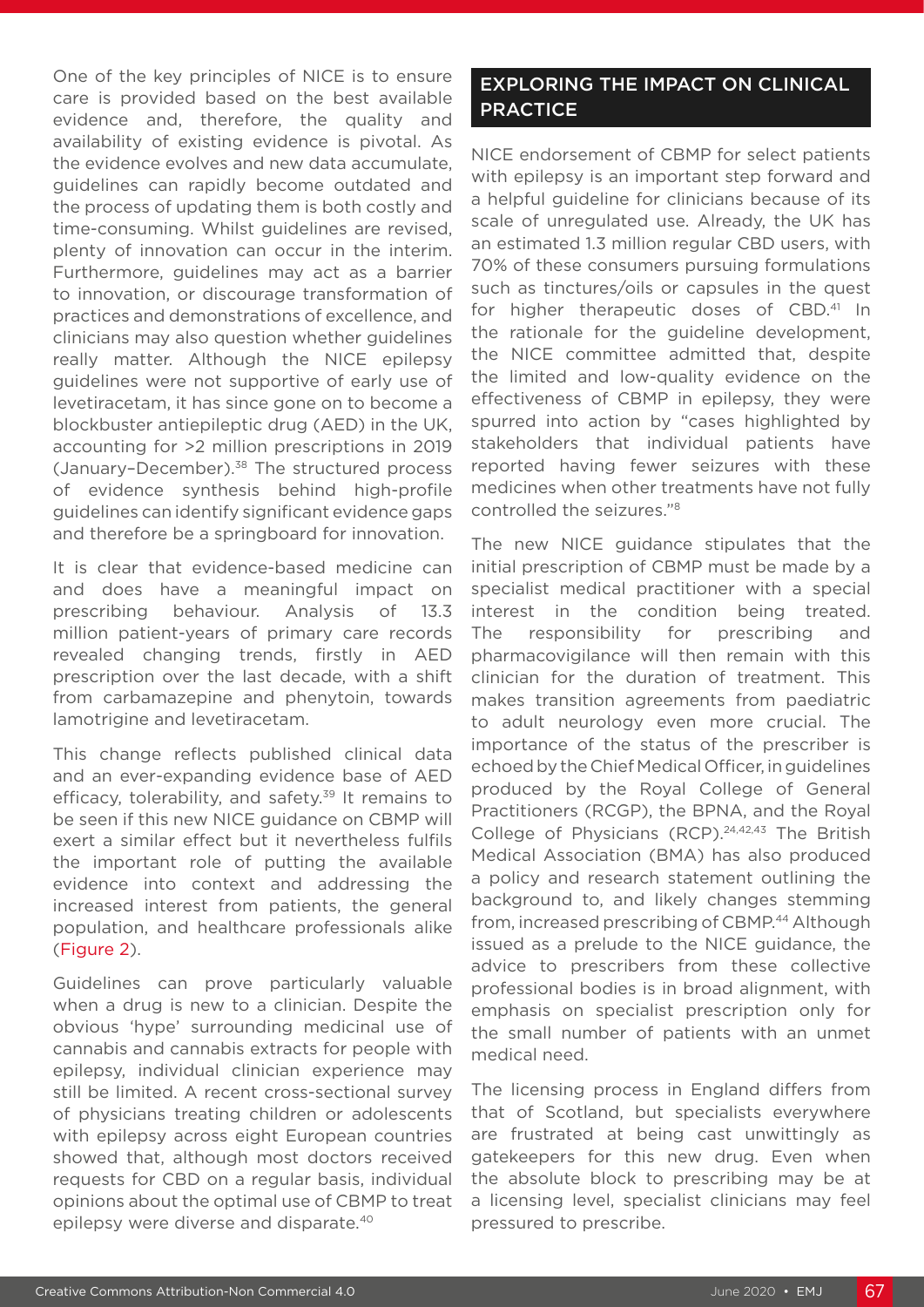

## Figure 2: Interest in cannabidiol and epilepsy is booming. Over 99% of published papers are younger than 10 years old. This figure shows the count of unique PubMed entries for: "Epilepsy AND Cannabidiol" per year. \*Data for 2020 relates to the period of January–March, inclusive.

It is also important to acknowledge that many parents are desperate, having heard miraculous stories in the press, and deserve to be met with active, compassionate, and fully-informed engagement.<sup>25</sup> Clinicians should always be mindful of instances where refusal to prescribe may lead the patient to seek a nonmedicinal product and therefore they should provide counselling and advice accordingly.

There are several logistical implications of CBD prescribing. Up until very recently in the UK, Epidyolex was a controlled drug and therefore prescriptions needed to be handwritten, using doses and quantities in numbers and figures. Handwriting prescriptions each month may create issues in organising delivery to or pick-up by patients: an issue of acute importance during the COVID-19 pandemic. Space in controlled drug cupboards may also be limited, so storage capacity will need to be expanded accordingly. Unlike other AED routinely prescribed for epilepsy management, the responsibility will be on patients to alert specialist prescribers in tertiary centres of their need to have the CBMP medication represcribed. This responsibility may increase the chance of accidental nonadherence, particularly as parents cannot be permitted to stockpile a controlled drug.

Management of patient expectations about CBMP is essential from the outset. There is a perception within the general population that plant-based products such as cannabis are 'natural' and less toxic than traditional drugs, offering a mild and benign safety profile.<sup>26,45</sup> It is therefore important to advise patients of the risk of potential CBD-derived adverse effects, which may otherwise be erroneously attributed to other AED. Notable side-effects of Epidyolex include somnolence and sedation, which are increased in combination with clobazam and most common in the early stages of treatment.<sup>5</sup> Gastrointestinal side-effects, specifically anorexia and diarrhoea, can also limit its use.5 NICE indicates that, before prescribing Epidyolex, it is essential that patients stop any nonprescribed cannabis, including over-thecounter, online, and illicit products.8

Physicians should also be alert to the fact that the placebo response with CBMP may be high, as well as the expectation and conviction that these drugs will work.<sup>26,45</sup> In a placebocontrolled, double-blind study of CBD in Dravet syndrome, 24% of participants in the placebo arm reported a reduction of seizure frequency of >50%.<sup>10</sup> Furthermore, the measurement of seizure frequency used in most trials relies on patient and family self-reporting, which remains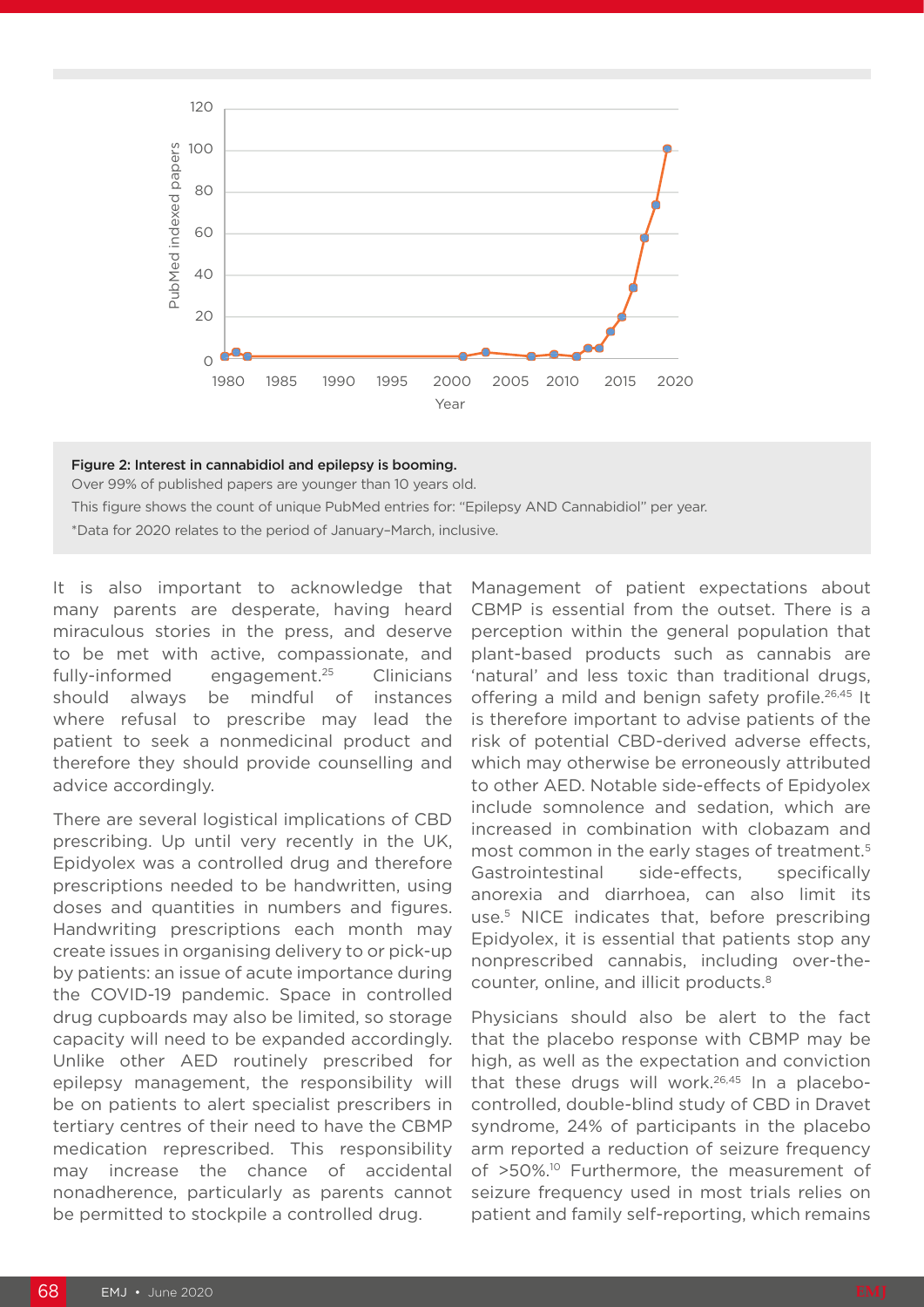inherently subjective and vulnerable to placebo effects.46 In the absence of a robust biomarker for seizure frequency or epilepsy control, clinical judgement and close monitoring is paramount. Recording details of treatment, clinical outcomes, and adverse effects using local or national registers (if available), and sharing this information across treatment centres, is also important to better steer clinical decisionmaking on CBMP moving forward.8

NICE report some important factors to consider when prescribing any CBMP. For all patients, key issues to be aware of include:<sup>8</sup>

- > Current and past use of cannabis (including any over-the-counter and online products).
- > History of substance misuse, including the illicit use of cannabis.
- > Potential for dependence, diversion, and misuse (in particular with Δ-9 tetrahydrocannibinol [THC]).
- > Mental health and medical history, particularly liver impairment, renal impairment, and cardiovascular disease.
- > Potential for interaction with other medicines, for example central nervous system depressants and other centrally active drugs, AED, and hormonal contraceptives.
- > Pregnancy and breastfeeding (although not applicable to people with LGS and Dravet syndrome).

For babies, children, and young people it is important to be mindful of any potential impact on psychological, emotional, and cognitive development, changes to structural and functional brain development, and potential issues with sedation.

Finally, in order to follow NICE guidelines and effectively prescribe Epidyolex for epilepsy, clinicians also need to improve the recognition and diagnosis of LGS and Dravet syndrome, the latter of which is relatively common and affects 1 in 20,000 births.<sup>26,47</sup> This can be achieved by strengthening links with paediatric neurology departments, actively pursuing gene panel testing, and meticulously gathering the medical history.<sup>26</sup> In contrast, LGS is much more of a challenge to diagnose, particularly

in retrospect and in instances when there are either insufficient EEG recordings or the number retained for review are lacking. Nonetheless, it is important to identify LGS, because it accounts for a meaningful proportion of all childhood epilepsies.

## REINFORCING THE RISKS OF UNREGULATED CANNABIDIOL PRODUCTS

Unlicensed cannabis-based products have experienced exponential growth in popularity over recent years and are now widely available from high-street and online retailers across the UK. The majority of products are marketed as health supplements, however, CBD oils are also seeing increasing popularity as a fitness product, claiming to aid post-exercise recovery and improve performance despite a paucity of evidence for either role.<sup>25,48,49</sup> In a recent online poll, >75% of the UK public voiced support for the use of cannabis as a prescribed medicine.50,51 Whilst the new NICE guidelines represent a timely response to the current mood surrounding CBD products, it is important to draw a firm distinction between widelyavailable products and licensed medications such as Epidyolex. Patients should be advised that, although easily accessible, these CBD products lack quality assurance and should not be viewed as equivalent medicines.<sup>25</sup> Table 1 outlines the licensed CBMP, and a selection of widely available cannabis-based products. 8,10,52-59

The Centre for Medicinal Cannabis (CMC), an industry body representing stakeholders in cannabis-based businesses, acknowledges that the current CBD sector in the UK is "profitable, competitive, and largely unregulated, with a diverse array of retail products and strong revenue growth."41 The severely limited availability of legally-prescribed medicinal cannabis to date has helped to fuel this underregulated market for CBD products.41 People using CBD products for medicinal purposes are spending up to three times more a month than the general consumer population and, worryingly, the vast majority of purchases are made online (free from regulatory or clinical scrutiny).41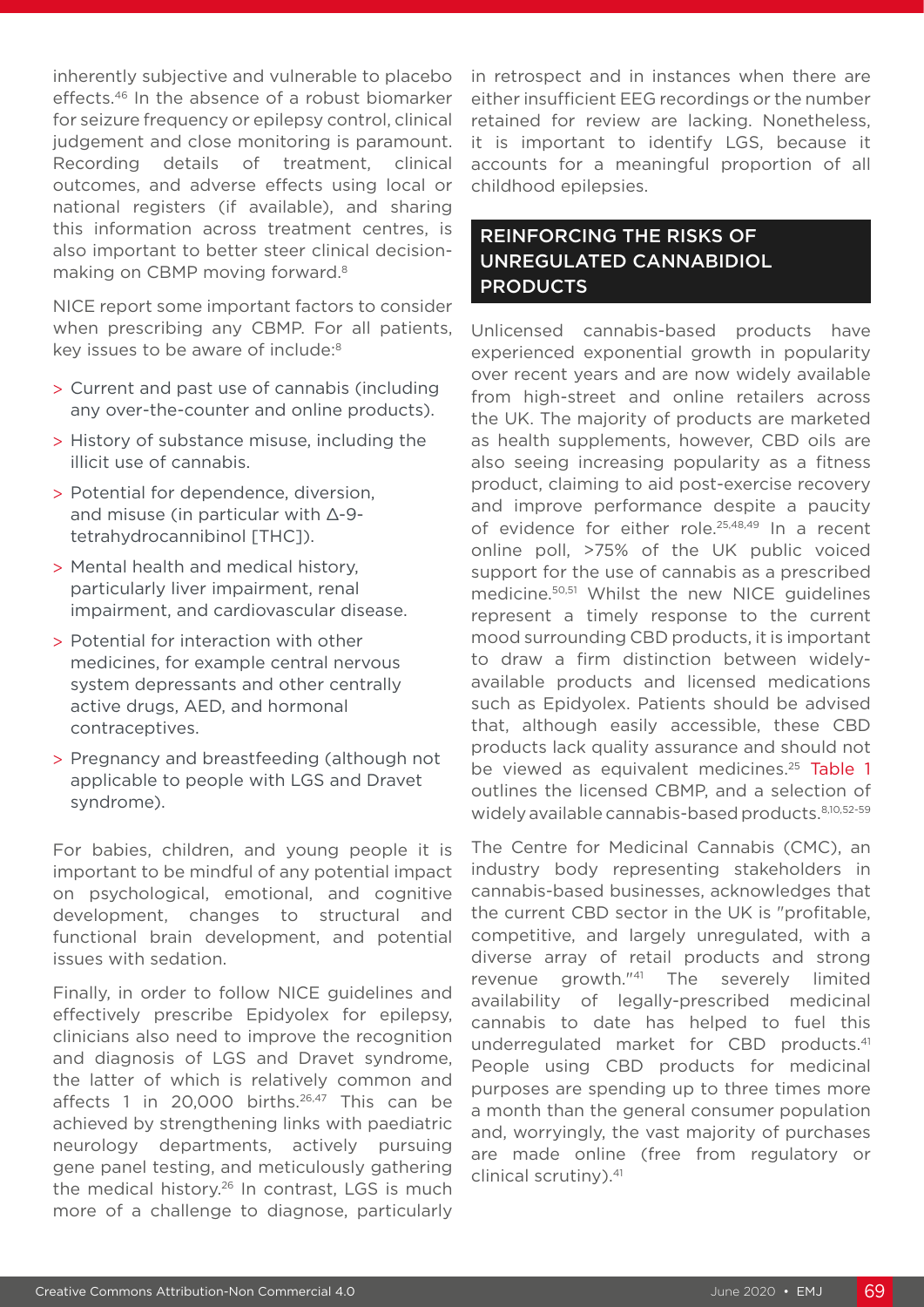| Typical<br>dosing          | Initial target<br>to 5 mg/kg,<br>top dose is<br>dose of up<br>10 mg/kg                                                                 | of 12 sprays<br>maximum<br>daily over<br>Titration<br>14 days<br>up to a                                                                                         | $1-2$ mg BD                                                                                    | split before<br>Total 5-10<br>mg/day,<br>meals                                                                                            |
|----------------------------|----------------------------------------------------------------------------------------------------------------------------------------|------------------------------------------------------------------------------------------------------------------------------------------------------------------|------------------------------------------------------------------------------------------------|-------------------------------------------------------------------------------------------------------------------------------------------|
| Form                       | Oral liquid (100<br>mg/mL)                                                                                                             | Oromucosal<br>Spray                                                                                                                                              | 0.25 mg, 1 mg<br>capsules                                                                      | (Syndros)<br>Capsules<br>(Marinol)<br>Liquid                                                                                              |
| Side effects               | derangement,<br>liver function<br>[GWPCARE1<br>somnolence,<br>weight loss,<br>decreased<br>diarrhoea<br>appetite,<br>Fatigue,<br>Trial | fatigue, nausea<br>Dizziness,                                                                                                                                    | Drowsiness,<br>dry mouth,<br>dysphoria<br>dizziness,<br>euphoria/                              | gastrointestinal<br>upset, paranoia<br>Dizziness,<br>euphoria,                                                                            |
| Market                     | <b>ASU</b><br>$\leqq$<br>$\Xi$                                                                                                         | New Zealand<br>Australia<br>Canada<br>$\Xi$<br>$\leq$                                                                                                            | availability in<br>Variable<br>Canada<br>Europe<br><b>USA</b><br>$\leq$                        | Canada<br><b>ASU</b>                                                                                                                      |
| Constituents               | CBD: 100 mg/<br>Sesame oil<br>Ethanol<br>alcohol<br>Benzyl<br>Ę                                                                        | THC (2.7 mg,<br>Peppermint<br>spray), CBD<br>anhydrous<br>Propylene<br>$(2.5 \text{ mg})$<br>Ethanol<br>Spray)<br>glycol<br>$\overline{\overline{\overline{0}}}$ | (synthetic<br>Nabilone<br>THC)                                                                 | Dronabinol<br>(synthetic<br>propylene<br>oil, gelatin<br>sucralose<br>(Marinol)<br>Sesame<br>Ethanol,<br>glycol,<br>THC)                  |
| NICE guidance?             | in Dravet syndrome<br>Refractory seizures<br>and LGS 22 years<br>of age                                                                | multiple sclerosis<br>Spasticity in                                                                                                                              | induced nausea and<br>vomiting, refractory<br>Chemotherapy-<br>to conventional<br>treatment    | Not recommended                                                                                                                           |
| Approved uses              | LGS 22 years of<br>syndrome and<br>Refractory<br>in Dravet<br>seizures<br>age                                                          | severe spasticity<br>Moderate-to-<br>attributable<br>to multiple<br>sclerosis                                                                                    | induced nausea<br>Chemotherapy-<br>and vomiting,<br>conventional<br>refractory to<br>treatment | FDA - refractory<br>associated with<br>chemotherapy<br>and anorexia<br>vomiting OR<br>and induced<br>nausea and<br>weight loss<br>$\geqq$ |
| Licensed?                  | Yes: EU/USA                                                                                                                            | Australia/New<br>Yes: Canada<br>Zealand<br>$\geq$                                                                                                                | Yes: UK/USA                                                                                    | Yes: USA,<br>Canada<br>No: UK                                                                                                             |
| Manufacturer               | Pharmaceuticals<br>$rac{5}{3}$                                                                                                         | Pharmaceuticals<br>$rac{1}{2}$                                                                                                                                   | Bausch Health<br>US LLC (USA,<br>Generic (UK)<br>Canada)                                       | Multiple                                                                                                                                  |
| Product<br>(brand<br>name) | Cannabidiol<br>(Epidyolex®)                                                                                                            | Nabixmols<br>(Sativex <sup>®</sup> )                                                                                                                             | (Cesamet <sup>®</sup> )<br>Nabilone                                                            | Dronabinol<br>Syndros <sup>®</sup> )<br>(Marinol®,                                                                                        |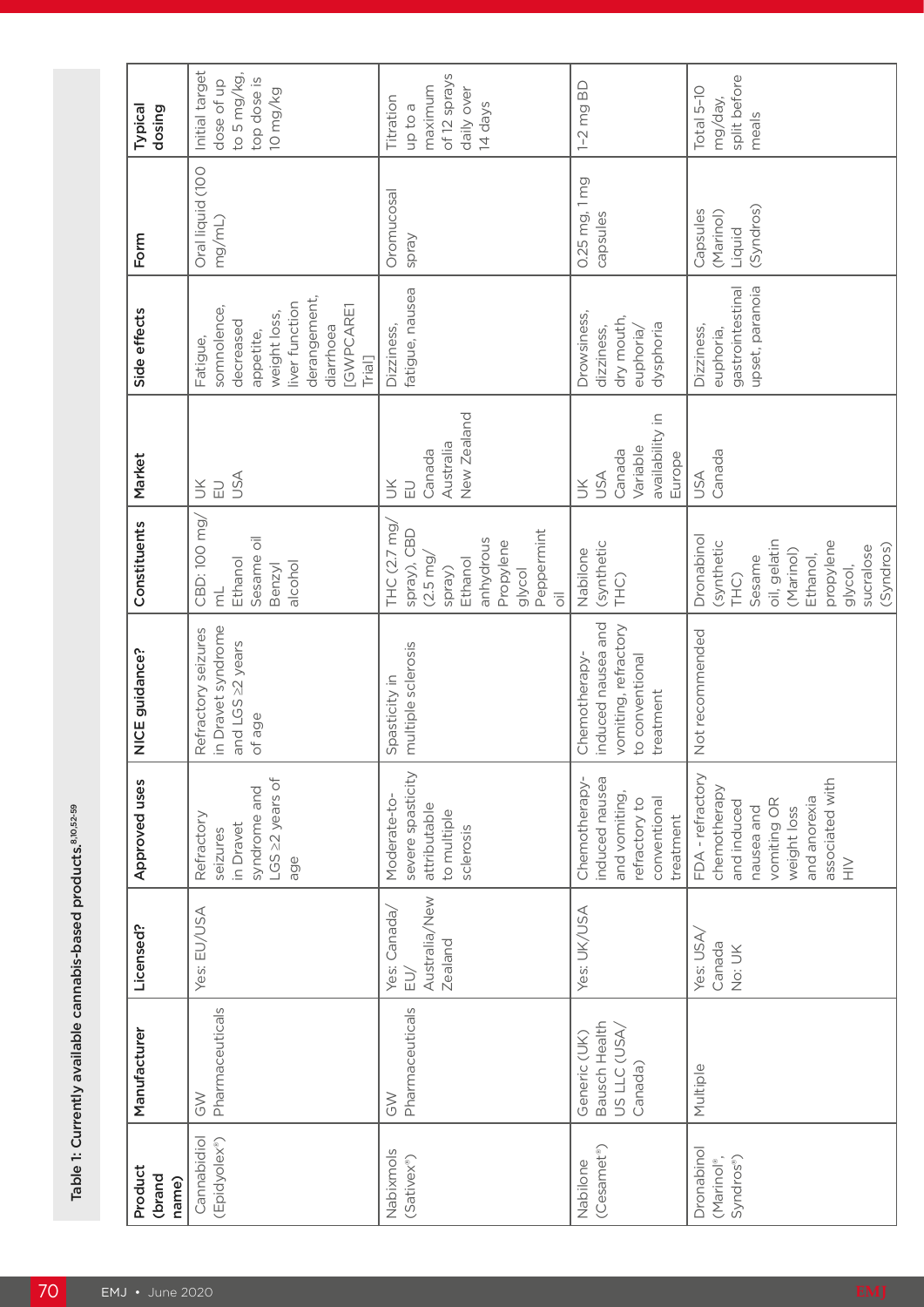| dose'<br>sprays, topical<br>Maximum 40<br>mg CBD per<br>oromucosal<br>Liquid sold<br>in various<br>Capsules,<br>Capsules<br>dilutions.<br>creams<br>$\frac{1}{2}$<br>$\overline{\overline{\epsilon}}$<br>spray reported<br>(high-strength<br>at 8.3 mg per<br>Unknown<br>Unknown<br>Unknown<br>Spray)<br>USA (targeted<br>Sold in the UK<br>by high-street<br>professionals)<br>store Holland<br>UK (targeted<br>at parents)<br>& Barrett<br>at young<br>athletes/<br>medium chain<br>self-published<br>THC' product<br>preparations,<br>THC 0.21% in<br>sunflower oil<br>triglycerides.<br>CBD 2.24%,<br>Hemp seed<br>seed paste,<br>advertised<br>% 0, 411M<br>oil, hemp<br>Cannabis<br>analyses<br>Various<br>extract,<br>$\frac{0}{2}$<br>$\frac{0}{2}$<br>$\frac{0}{2}$<br>None officially<br>None officially<br>None officially<br>supplement)<br>No (food<br>$\overset{\circ}{\simeq}$<br>$\stackrel{\circ}{\geq}$<br>advocacy group<br>(part of patient<br>Haleigh's Hope<br>cannabinoids)<br>Jacob Hooy &<br>Netherlands)<br>fourfiveCBD<br>to increase<br>access to<br>(the<br><sup>o</sup><br>fourfiveCBD<br>Jacob Hooy<br>Haleigh's<br>CBD Oil<br>Hope® | Product<br>(brand<br>name) | Manufacturer | Licensed? | Approved uses | NICE guidance? | Constituents | Market | Side effects | Form | Typical<br>dosing                    |
|---------------------------------------------------------------------------------------------------------------------------------------------------------------------------------------------------------------------------------------------------------------------------------------------------------------------------------------------------------------------------------------------------------------------------------------------------------------------------------------------------------------------------------------------------------------------------------------------------------------------------------------------------------------------------------------------------------------------------------------------------------------------------------------------------------------------------------------------------------------------------------------------------------------------------------------------------------------------------------------------------------------------------------------------------------------------------------------------------------------------------------------------------------------------|----------------------------|--------------|-----------|---------------|----------------|--------------|--------|--------------|------|--------------------------------------|
|                                                                                                                                                                                                                                                                                                                                                                                                                                                                                                                                                                                                                                                                                                                                                                                                                                                                                                                                                                                                                                                                                                                                                                     |                            |              |           |               |                |              |        |              |      | No advice                            |
|                                                                                                                                                                                                                                                                                                                                                                                                                                                                                                                                                                                                                                                                                                                                                                                                                                                                                                                                                                                                                                                                                                                                                                     |                            |              |           |               |                |              |        |              |      | Adjust your<br>necessary'<br>dose as |
|                                                                                                                                                                                                                                                                                                                                                                                                                                                                                                                                                                                                                                                                                                                                                                                                                                                                                                                                                                                                                                                                                                                                                                     |                            |              |           |               |                |              |        |              |      | <b>Allenpelag</b> ,<br>increase      |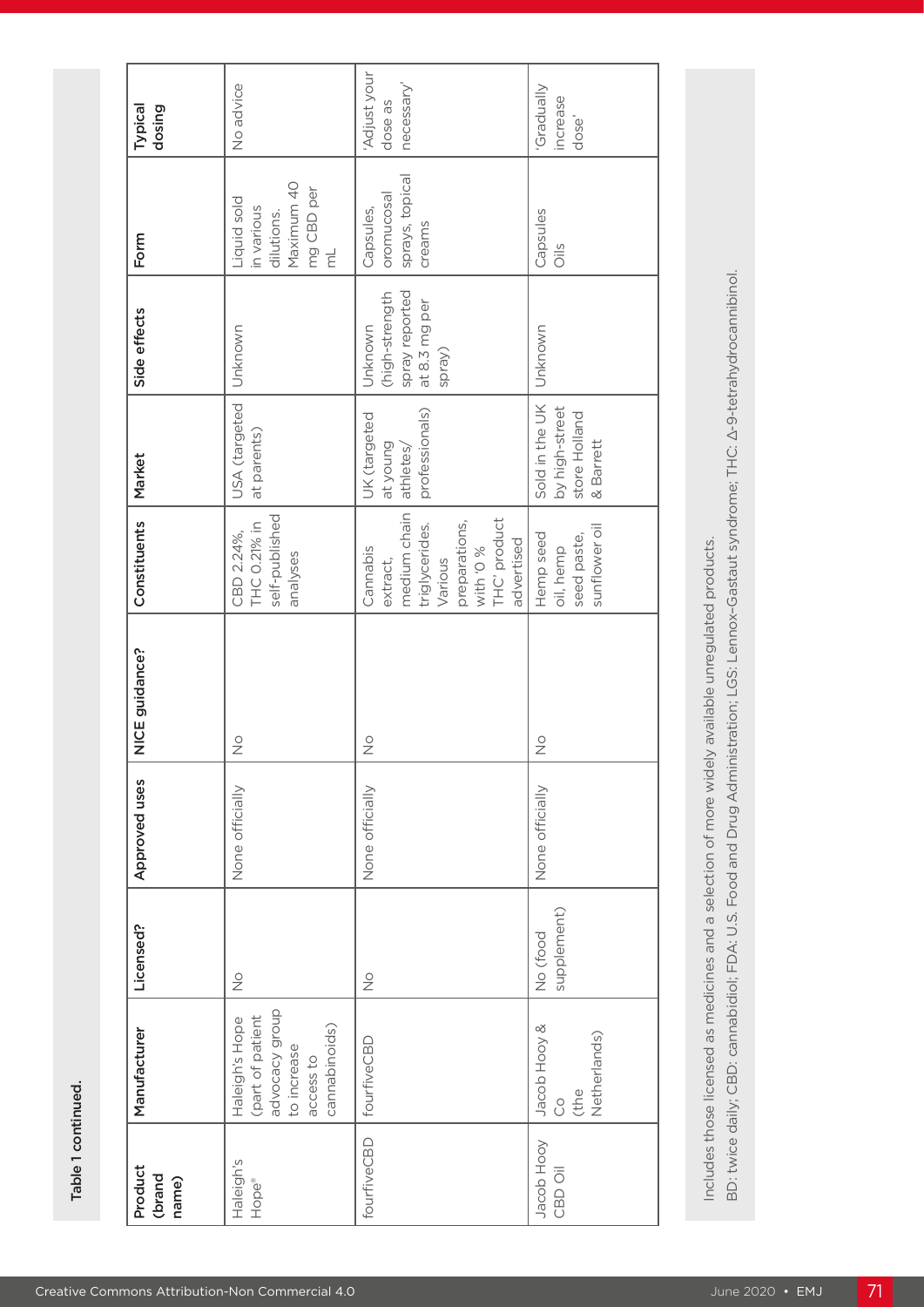Although the safety profiles of licensed products like Epidyolex have been wellcharacterised in clinical trials, the same cannot be said for unregulated CBD products. It is important to ensure patients understand the key differences between CBMP and non medicinal products, the associated legal status, and the risk of harm or prosecution associated with them.<sup>25</sup> NICE quidelines explicitly state the need for the efficacy and safety of CBMP to be monitored and evaluated, with adjustments to doses made by the initiating specialist prescriber as required.<sup>8</sup> Clearly, this level of clinical vigilance cannot be applied in an unlicensed, uncontrolled setting, which creates the potential for poorly managed disease and/ or unacceptable toxicity.

According to current NHS guidance on medical cannabis there is a "good chance" that the majority of products bought online will be illegal to possess or supply, as well as containing THC that renders them unsafe to use.<sup>60</sup> While CBD boasts an excellent safety profile and is well tolerated, even at high doses, the THC component found in many unlicensed cannabisbased products carries an increased risk of serious adverse events.25,61,62 The principal risks of THC are dependency and psychosis, particularly in individuals who have schizophrenia or have a family history of psychotic illness.<sup>42,60,63</sup> Other key THC-driven side-effects include disorientation and dizziness.<sup>61</sup> There is also concern that chronic high exposure to THC can impact brain structure and development in both younger children and adolescents, potentially increasing risks of mental or physical health consequences.<sup>64</sup>

From an efficacy perspective, it is likely that all unlicensed CBD is subtherapeutic, creating an obvious barrier to effective seizure control.26 Any claims around health benefits are also a strict no-go as CBD is only considered medically beneficial when given in clinical doses and any measurable amount of THC in a product requires a licence from the UK Home Office.42 In direct contrast to claims advocated by some manufactures, there is currently no high-quality scientific or clinical evidence in humans to validate the suggestion that addition of THC to CBD increases the efficacy of CBMP as an antiepileptic therapy. $24$  A recent critical analysis of the available data concluded that

lack of meaningful regulation of cannabinoid supplements continues to put consumers at undue risk without any clear evidence of therapeutic value.<sup>65</sup> These concerns are mirrored in NHS guidance, which notes there is "no guarantee" that unlicensed cannabis-based products purchased from health stores will be of good quality or contain sufficient CBD to be therapeutically effective.<sup>60</sup>

Indeed, constituent variability and dose discrepancies are critical issues encountered in the unregulated CBD domain.<sup>42,66</sup> Cannabis is an extremely complex plant and different strains can have completely unique CBD profiles.<sup>67,68</sup> Many unlicensed cannabis preparations, such as artisanal cannabis oils, contain both THC and CBD in varying concentrations and proportions. These are not pharmaceuticalgrade products and fail to comply with either good manufacturing practice or good distribution practice standards.24,26,66 Currently, there is no independent means for clinicians to quantify or characterise the content of such products, many of which contain significantly less CBD content and significantly more THC than labelled, compromising medicinal benefit and putting patients at risk of adverse events.24,26,66 The average amount of CBD found in unlicensed products is typically much lower (approximately 25 mg) than the 150–1,500 mg/ day doses used in clinical trials.<sup>69-71</sup> Even within the same product line, different batches may have different concentrations of ingredients and labelling may be incorrect.<sup>24</sup> Dosage and bioavailability will also vary considerably depending on the formulation, strength, and purity of the product.42

These issues were highlighted in results from the first major blind testing study of 30 CBD oil products available online and from retailers in the UK.26,41 It revealed wide variability in quality, labelling inaccuracies, and the presence of controlled substances and contaminants (including dichloromethane and cyclohexane) and, in some cases, a complete absence of any CBD. Only around one-third of products were within 10% of their advertised CBD content and a further 38% contained less than one-half the labelled CBD concentration. Almost one-half (45%) of products tested had measurable levels of THC (>0.2 %), making them technically illegal within the UK.<sup>26,41</sup> A further community-based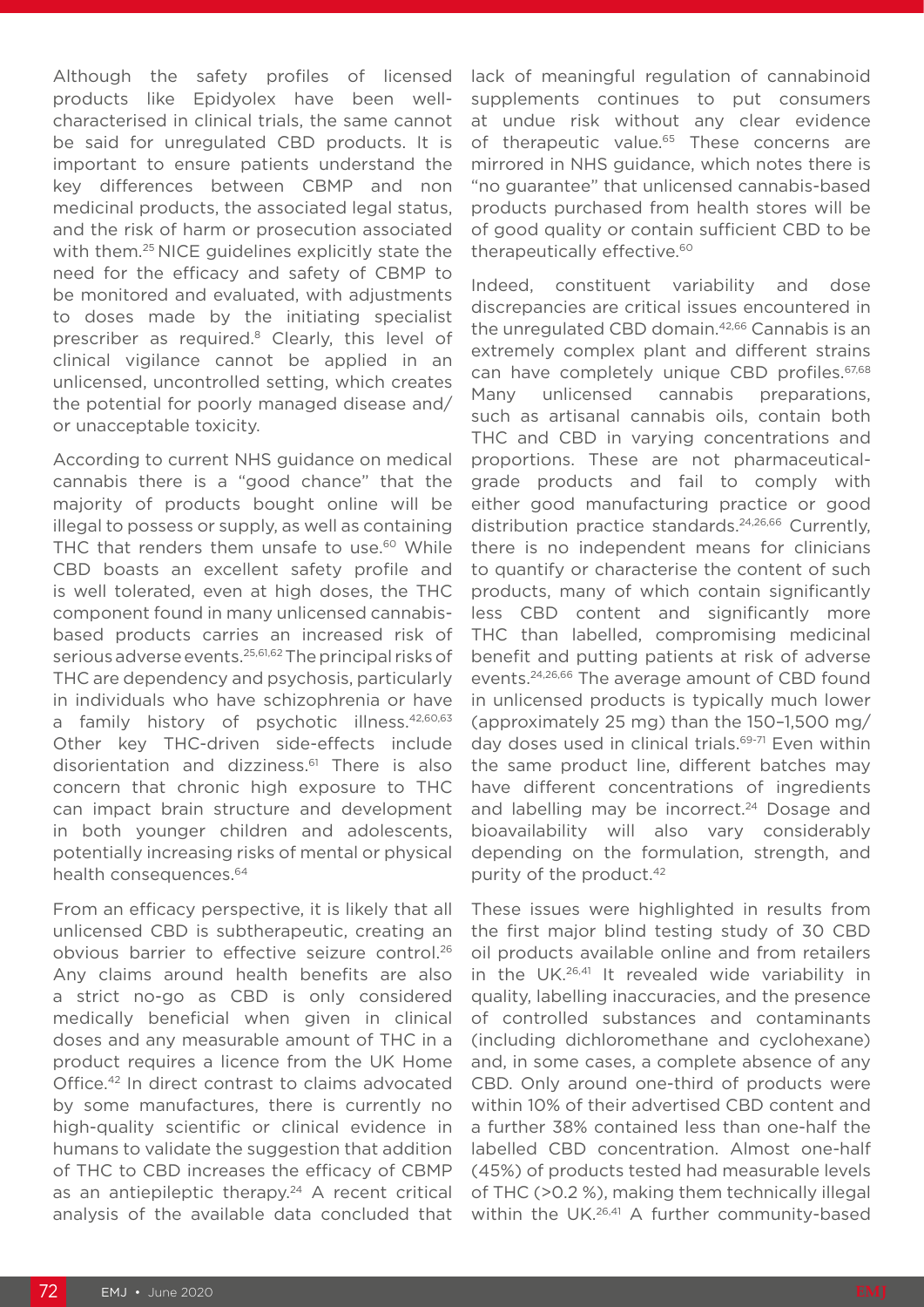study of patients self-supplying CBD revealed reported doses ranging from <0.5 mg/kg/day to 28.6 mg/kg/day, with THC doses between 0.0 mg/kg/day to 0.8 mg/kg/day.<sup>72</sup> There have even been reports in the USA of poisoning after the consumption of a synthetic cannabinoid purporting to be CBD oil.73

#### **CONCLUSION**

Against the backdrop of escalating use of unlicensed cannabis-based products, NICE guidelines provide a solid, evidence-based benchmark for safe and effective prescribing of CBMP in epilepsy. By applying this guidance in the real-world clinical practice setting, with appropriate oversight and monitoring, neurologists can ensure patients with severe treatment-resistant epilepsy derive maximal benefit from CBD, while minimising the risks of harm.

However, when considering the clinical practice implications for epilepsy management, it is important to put the real-world scope and impact of these guidelines into context. Adults and children with LGS and Dravet syndrome collectively constitute <10% of patients with an active epilepsy, defined as experiencing seizures in any 12-month period and receiving antiepileptic medication. Consequently, the licensed use of CBMP is, for now at least, restricted in its relevance to only a small minority of the overall epilepsy population. Equally, the high-quality evidence that supports the efficacy of licensed CBMP is currently derived from just two specific epilepsy syndromes, so cannot be broadly extended to wider epilepsy management as a whole. Thus, while new NICE guidance undoubtedly marks an important step towards establishing a rightful place for CBMP within the overall therapeutic armoury, it cannot and should not be embraced as panacea for the treatment of all epilepsies.

With any new treatment advance or change in guidance, clinicians hold a privileged position as a key conduit for communication between the idealised world of randomised controlled trials and the reality of patients and their families living with epilepsy every day. As such, they have a vital role in communicating the guidelines that are received from professional bodies to patients and the wider community. Clinicians walk a tightrope between wanting to maximise potential benefit for patients, for example ensuring they have identified all eligible patients, without wanting to take on a promotional role for the pharmaceutical industry. Peer support and transparent, contemporary advice are great tools to enable them to achieve the key goal of individualising prescribing to the patient while also remaining responsive to guidelines and evidence.

#### References

- 1. Chen Z et al. Treatment outcomes in patients with newly diagnosed epilepsy treated with established and new antiepileptic drugs: a 30-year longitudinal cohort study. JAMA Neurol. 2018;75(3):279-86.
- 2. NeurologyLive. Peer Exchange: Dravet syndrome and Lennox-Gastaut syndrome: recent treatment advances. 2019. Available at: https:// www.neurologylive.com/peerexchange/treatment-advances-indravet-and-lennox-gastaut-syndrome. Last accessed: 30 May 2020.
- 3. Amrutkar C, Riel-Romero RM, "Lennox Gastaut Syndrome," StatPearls [Internet] (2020), Treasure Island, Florida: StatPearls Publishing.
- 4. Epilepsy Action. Dravet Syndrome. 2019. Available at: https://www. epilepsy.org.uk/info/syndromes/ dravet-syndrome. Last accessed: 30

May 2020.

- 5. European Medicines Agency (EMA). Epidyolex 100 mg/ml oral solution: summary of product characteristics. 2019. Available at: https://www.ema. europa.eu/en/documents/productinformation/epidyolex-epar-productinformation\_en.pdf. Last accessed: 02 June 2020.
- 6. The National Institute for Health and Care Excellence (NICE). How NICE measures value for money in relation to public health interventions. 2013. Available at: https://www.nice.org. uk/Media/Default/guidance/LGB10- Briefing-20150126.pdf. Last accessed: 08 April 2020.
- 7. The National Institute for Health and Care Excellence (NICE). Cannabisbased medicinal products. NICE guideline: NG144. 2019. Available at: https://www.nice.org.uk/guidance/

ng144. Last accessed: 02 April 2020.

- 8. The National Institute for Health and Care Excellence (NICE). Cannabisbased medicinal products. [D] Evidence review for epilepsy. NICE guideline: NG144. 2019. Available at: https://www.nice.org.uk/guidance/ ng144/evidence/d-epilepsypdf-6963831761. Last accessed: 02 April 2020
- 9. Devinsky O et al. Cannabidiol in patients with treatment-resistant epilepsy: an open-label interventional trial. Lancet Neurol. 2016;15(3):270-8.
- 10. Devinsky O et al. Trial of cannabidiol for drug-resistant seizures in the Dravet syndrome. N Engl J Med. 2017;376(21):2011-20.
- 11. Thiele E et al. Cannabidiol in patients with seizures associated with Lennox-Gastaut syndrome (GWPCARE4): a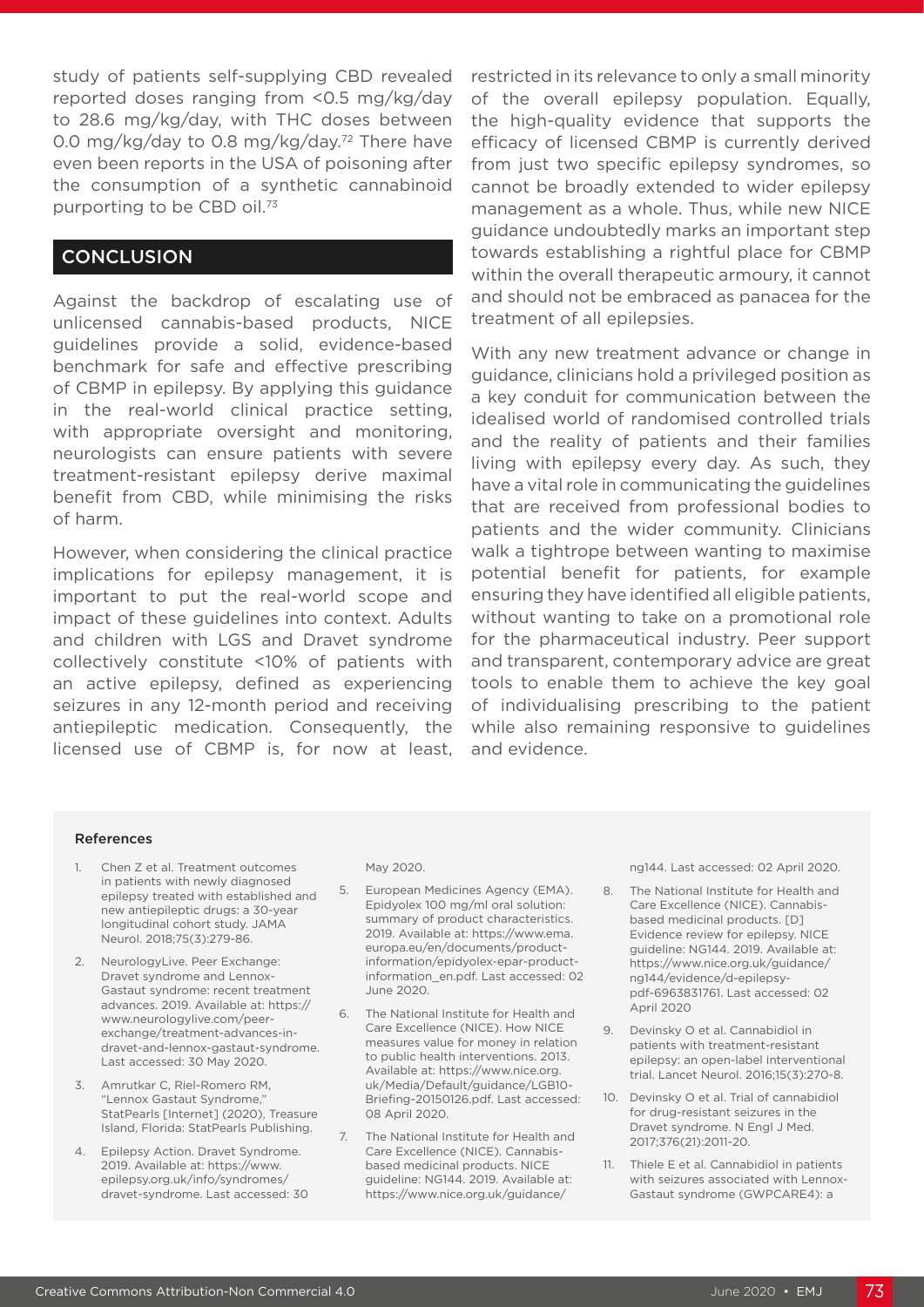randomised, double-blind, placebocontrolled Phase 3 trial. Lancet. 2018;391(10125):1085-96.

- 12. Devinsky O et al. Effect of cannabidiol on drop seizures in the Lennox-Gastaut Syndrome. N Engl J Med. 2018;378(20):1888-97.
- 13. Gofshteyn JS et al. Cannabidiol as a potential treatment for febrile infection-related epilepsy syndrome (FIRES) in the acute and chronic phases. J Child Neurol. 2017;32(1):35- 40.
- 14. Hausman-Kedem M et al. Efficacy of CBD-enriched medical cannabis for treatment of refractory epilepsy in children and adolescents - an observational, longitudinal study. Brain Dev. 2018;40(7):544-51.
- 15. Hess EJ et al. Cannabidiol as a new treatment for drug-resistant epilepsy in tuberous sclerosis complex. Epilepsia. 2016;57(10):1617-24.
- 16. McCoy B et al. A prospective openlabel trial of a CBD/THC cannabis oil in Dravet syndrome. Ann Clin Transl Neurol. 2018;5(9):1077-88.
- 17. Neubauer D et al. Cannabidiol for treatment of refractory childhood epilepsies: experience from a single tertiary epilepsy center in Slovenia. Epilepsy Behav. 2018;81:79-85.
- 18. Rosenberg EC et al. Quality of life in childhood epilepsy in pediatric patients enrolled in a prospective, open-label clinical study with cannabidiol. Epilepsia. 2017;58(8):e96-100.
- 19. Sands TT et al. Long-term safety, tolerability, and efficacy of cannabidiol in children with refractory epilepsy: results from an expanded access program in the US. CNS Drugs. 2019;33(1):47-60.
- 20. Szaflarski JP et al. Cannabidiol improves frequency and severity of seizures and reduces adverse events in an open-label add-on prospective study. Epilepsy Behav. 2018;87:131-6.
- 21. Tzadok M et al. CBD-enriched medical cannabis for intractable pediatric epilepsy: the current Israeli experience. Seizure. 2016;35:41-4.
- 22. Chen K-A et al. Cannabidiol for treating drug-resistant epilepsy in children: the New South Wales experience. Med J Aust. 2018;209(5):217-21.
- 23. Lattanzi S et al. Cannabidiol efficacy and clobazam status: a systematic review and meta-analysis. Epilepsia. 2020;DOI:10.1111/epi.16546. [Epub ahead of print].
- 24. British Paediatric Neurology Association (BPNA). Guidance on the use of cannabis-based products for medicinal use in children and young people with epilepsy. 2018. Available at: https://bpna.org.uk/userfiles/ BPNA\_CBPM\_Guidance\_Oct2018.pdf. Last accessed: 01 June 2020.
- 25. Freeman TP et al. Medicinal use of cannabis based products and cannabinoids. BMJ. 2019;365:I1141.
- 26. Thomas RH, O Cunningham M. Cannabis and epilepsy. Pract Neurol. 2018;18:465-71.
- 27. The National Institute for Health and Care Excellence (NICE). Cannabidiol with clobazam for treating seizures associated with Dravet syndrome. NICE technology appraisal guidance: TA614. 2019. Available at: https:// www.nice.org.uk/guidance/ta614. Last accessed: 02 April 2020
- 28. The National Institute for Health and Care Excellence (NICE). Cannabidiol with clobazam for treating seizures associated with Lennox-Gastaut syndrome. NICE technology appraisal guidance: TA615. 2019. Available at: https://www.nice.org.uk/guidance/ ta615. Last accessed: 02 April 2020
- 29. The National Institute for Health and Care Excellence (NICE). Epilepsies: diagnosis and management. Clinical guideline [CG137]. 2020. Available at: https://www.nice.org.uk/guidance/ cg137. Last accessed: 02 April 2020
- 30. The National Institute for Health and Care Excellence (NICE). Cannabisbased medicinal products overview. 2019. Available at: https://pathways. nice.org.uk/pathways/cannabisbased-medicinal-products. Last accessed: 01 June 2020.
- 31. Devinsky O et al. Open-label use of highly purified CBD (Epidiolex) in patients with CDKL5 deficiency disorder and Aicardi, Dup15q, and Doose syndromes. Epilepsy Behav. 2018;86:131-7.
- 32. Herlopian A et al. Cannabidiol in treatment of refractory epileptic spasms: an open-label study. Epilepsy Behav. 2020;106:106988.
- 33. Poisson K et al. Response to cannabidiol in epilepsy of infancy with migrating focal seizures associated with KCNT1 mutations: an open-label, prospective, interventional study. Eur J Paediatr Neurol. 2020;25:77-81.
- 34. Gaston TE et al. UAB CBD Program. Quality of life in adults enrolled in an open-label study of cannabidiol (CBD) for treatment-resistant epilepsy. Epilepsy Behav. 2019;95:10-7.
- 35. Steer S et al. Epilepsy prevalence and socioeconomic deprivation in England. Epilepsia. 2014;55(10):1634- 41.
- 36. Public Health England (PHE). Deaths associated with neurological conditions in England 2001 to 2014. Data analysis report. 2018. Available at: https://assets.publishing.service. gov.uk/government/uploads/ system/uploads/attachment\_data/ file/683860/Deaths\_associated\_ with\_neurological\_conditions\_data analysis\_report.pdf. Last accessed: 08 April 2020.
- 37. Drummond M. Clinical guidelines: a NICE way to introduce costeffectiveness considerations? Value Health. 2016;19:525-30.
- 38. Openprescribing.net. Search of GP prescribing data for levetiracetam. Available at: https://openprescribing. net/-analyse/#org=CCG&numIds=04 08010A0&denom=nothing&selectedT ab=summary. 2020. Last accessed: 5 June 2020.
- 39. Pickrell WO et al. Trends in the first antiepileptic drug prescribed for epilepsy between 2000 and 2010. Seizure. 2014;23(1):77-80.
- 40. Klotz KA et al. Cannabidiol for treatment of childhood epilepsy - a cross-sectional survey. Front Neurol. 2019;9:731.
- 41. Centre for Medical Cannabis (CMC). CBD in the UK. Towards a responsible, innovative and high-quality cannabidiol industry. 2019. Available at: https://irp-cdn. multiscreensite.com/51b75a3b/files/ uploaded/Report%20\_%20CBD%20 in%20the%20UK%2010\_19.pdf. Last accessed: 20 April 2020.
- 42. Royal College of General Practitioners (RCGP). Cannabis-based medicines: an interim desktop guide. 2018. Available at: https://www.rcgp.org. uk/-/media/Files/CIRC/Desktopguides/Cannabis-based-medicationdesk-guide-nov-2018.ashx?la=en. Last accessed: 20 April 2020.
- 43. Department of Health & Social Care. Cannabis-based products for medical use. 2018. Available at: https://assets.publishing.service. gov.uk/government/uploads/ system/uploads/attachment\_data/ file/753444/letter-with-guidanceon-cannabis-based-products-formedicinal-use.pdf. Last accessed: 27 March 2020.
- 44. British Medical Association (BMA). Cannabis-based medicinal products - what do the changes mean? 2018. Available at: https://archive.bma. org.uk/collective-voice/policy-andresearch/public-and-populationhealth/cannabis-based-medicinalproducts. Last accessed: 27 March 2020.
- 45. Lyon L. THC and CBD: is medical cannabis over-hyped or underprescribed? Brain. 2020;1-5.
- 46. Fisher RS et al. Seizure diaries for clinical research and practice: limitations and future prospects. Epilepsy Behav. 2012;24(3):304-10.
- 47. Scheffer IE. Diagnosis and long-term course of Dravet syndrome. Eur J Paediatr Neurol. 2012;16(Suppl 1):S5- 8.
- 48. WIRED. Athletes are using CBD oil to kill pain but it's risky and unproven. 2019. Available at: https://www. wired.co.uk/article/cbd-cannabisoil-athletes. Last accessed: 08 April 2020.